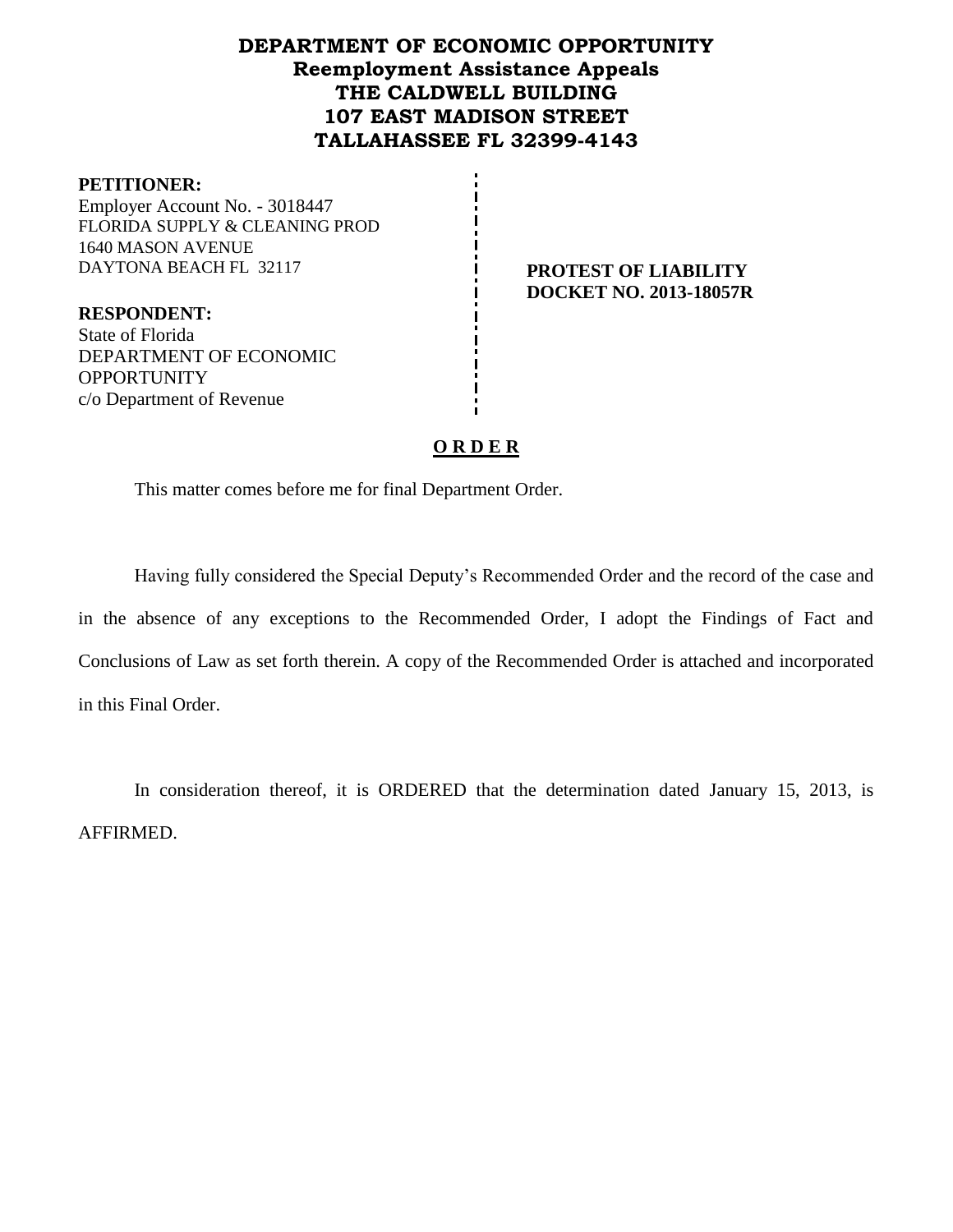#### **JUDICIAL REVIEW**

Any request for judicial review must be initiated within 30 days of the date the Order was filed. Judicial review is commenced by filing one copy of a *Notice of Appeal* with the DEPARTMENT OF ECONOMIC OPPORTUNITY at the address shown at the top of this Order and a second copy, with filing fees prescribed by law, with the appropriate District Court of Appeal. It is the responsibility of the party appealing to the Court to prepare a transcript of the record. If no court reporter was at the hearing, the transcript must be prepared from a copy of the Special Deputy's hearing recording, which may be requested from the Office of Appeals.

Cualquier solicitud para revisión judicial debe ser iniciada dentro de los 30 días a partir de la fecha en que la Orden fue registrada. La revisión judicial se comienza al registrar una copia de un *Aviso de Apelación* con la Agencia para la Innovación de la Fuerza Laboral [*DEPARTMENT OF ECONOMIC OPPORTUNITY]* en la dirección que aparece en la parte superior de este *Orden* y una segunda copia, con los honorarios de registro prescritos por la ley, con el Tribunal Distrital de Apelaciones pertinente. Es la responsabilidad de la parte apelando al tribunal la de preparar una transcripción del registro. Si en la audiencia no se encontraba ningún estenógrafo registrado en los tribunales, la transcripción debe ser preparada de una copia de la grabación de la audiencia del Delegado Especial [*Special Deputy*], la cual puede ser solicitada de la Oficina de Apelaciones.

Nenpòt demann pou yon revizyon jiridik fèt pou l kòmanse lan yon peryòd 30 jou apati de dat ke Lòd la te depoze a. Revizyon jiridik la kòmanse avèk depo yon kopi yon *Avi Dapèl* ki voye bay DEPARTMENT OF ECONOMIC OPPORTUNITY lan nan adrès ki parèt pi wo a, lan tèt *Lòd* sa a e yon dezyèm kopi, avèk frè depo ki preskri pa lalwa, bay Kou Dapèl Distrik apwopriye a. Se responsabilite pati k ap prezante apèl la bay Tribinal la pou l prepare yon kopi dosye a. Si pa te gen yon stenograf lan seyans lan, kopi a fèt pou l prepare apati de kopi anrejistreman seyans lan ke Adjwen Spesyal la te fè a, e ke w ka mande Biwo Dapèl la voye pou ou.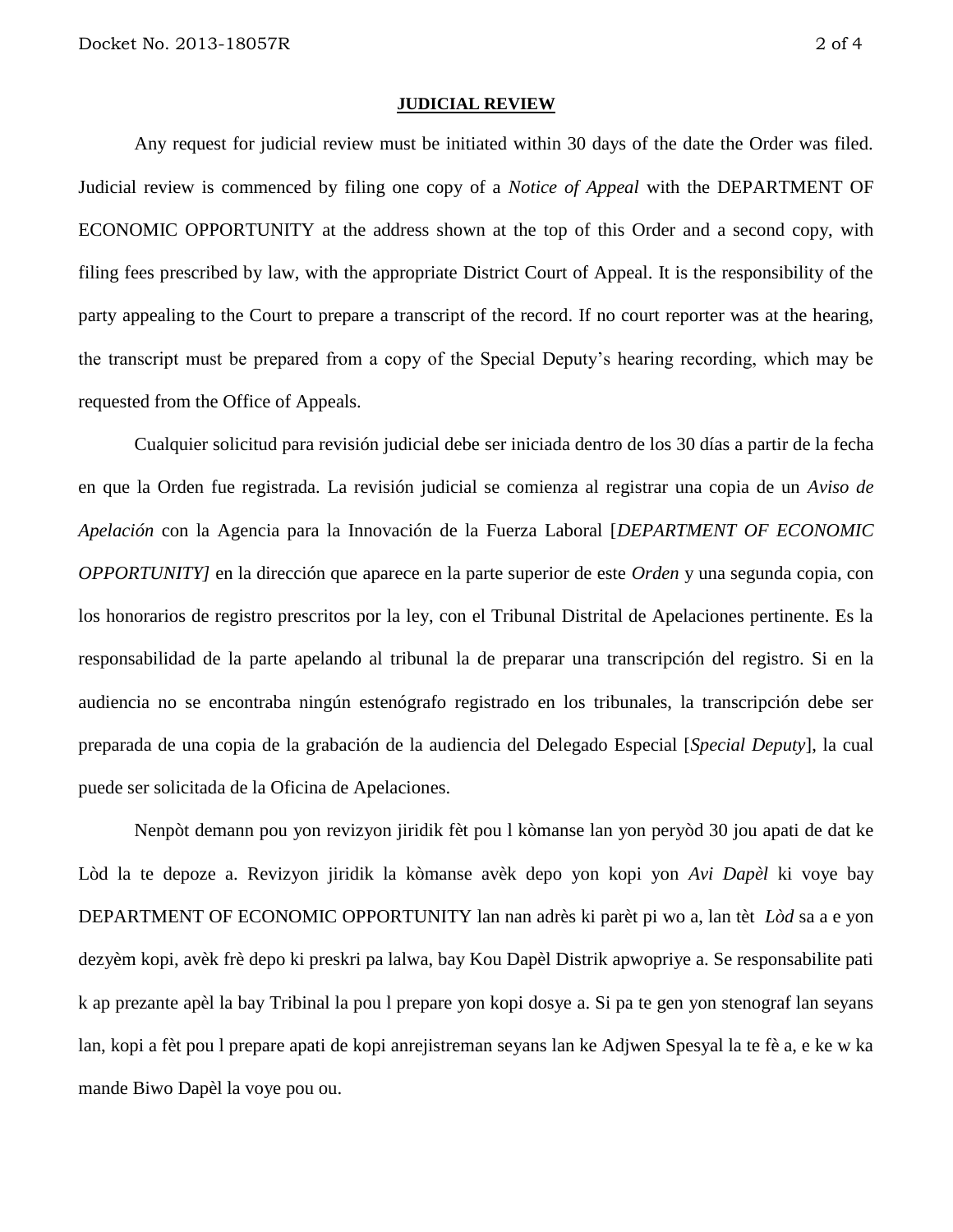DONE and ORDERED at Tallahassee, Florida, this \_\_\_\_\_\_\_ day of June, 2013.



Altemese Smith, Bureau Chief, Reemployment Assistance Program DEPARTMENT OF ECONOMIC OPPORTUNITY

FILED ON THIS DATE PURSUANT TO § 120.52, FLORIDA STATUTES, WITH THE DESIGNATED DEPARTMENT CLERK, RECEIPT OF WHICH IS HEREBY ACKNOWLEDGED.

 $\overline{\phantom{a}}$  ,  $\overline{\phantom{a}}$  ,  $\overline{\phantom{a}}$  ,  $\overline{\phantom{a}}$  ,  $\overline{\phantom{a}}$  ,  $\overline{\phantom{a}}$  ,  $\overline{\phantom{a}}$  ,  $\overline{\phantom{a}}$ DEPUTY CLERK DATE

## **CERTIFICATE OF SERVICE**

**I HEREBY CERTIFY that true and correct copies of the foregoing Final Order have been furnished to the persons listed below in the manner described, on the \_\_\_\_\_\_\_ day of June, 2013**.

Shmun h.F

SHANEDRA Y. BARNES, Special Deputy Clerk DEPARTMENT OF ECONOMIC **OPPORTUNITY** Reemployment Assistance Appeals 107 EAST MADISON STREET TALLAHASSEE FL 32399-4143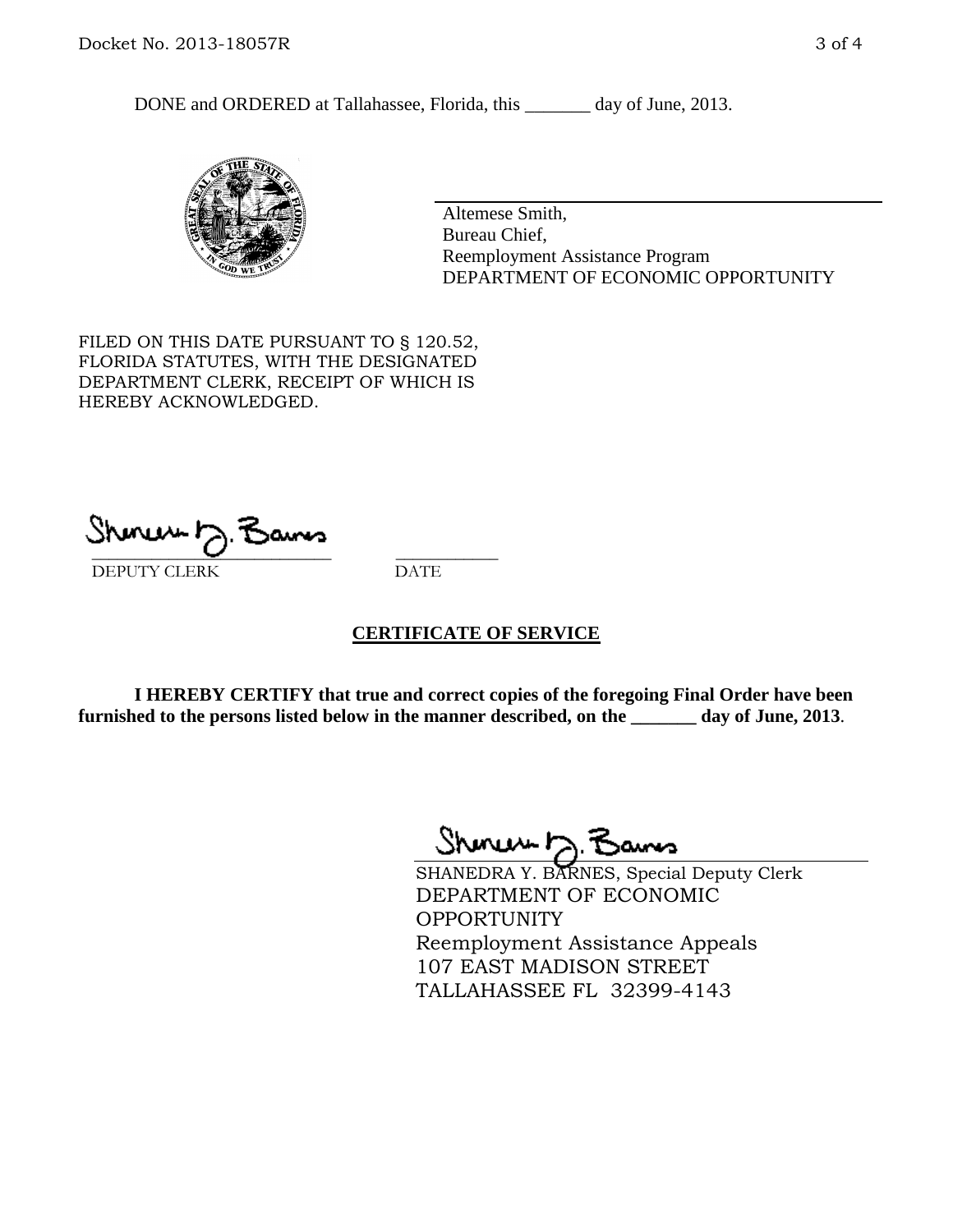By U.S. Mail:

FLORIDA SUPPLY & CLEANING PROD 1640 MASON AVENUE DAYTONA BEACH FL 32117

DEPARTMENT OF REVENUE ATTN: PATRICIA ELKINS - CCOC #1-4866 5050 WEST TENNESSEE STREET TALLAHASSEE FL 32399

THE HARR LAW FIRMS 1326 SOUTH RIDGEWOOD AVE SUITE **ONE** DAYTONA BEACH FL 32114

DEPATMENT OF REVENUE ATTN: DIANNE AYERS PO BOX 6417 TALLAHASSEE FL 32314-6417

State of Florida DEPARTMENT OF ECONOMIC OPPORTUNITY c/o Department of Revenue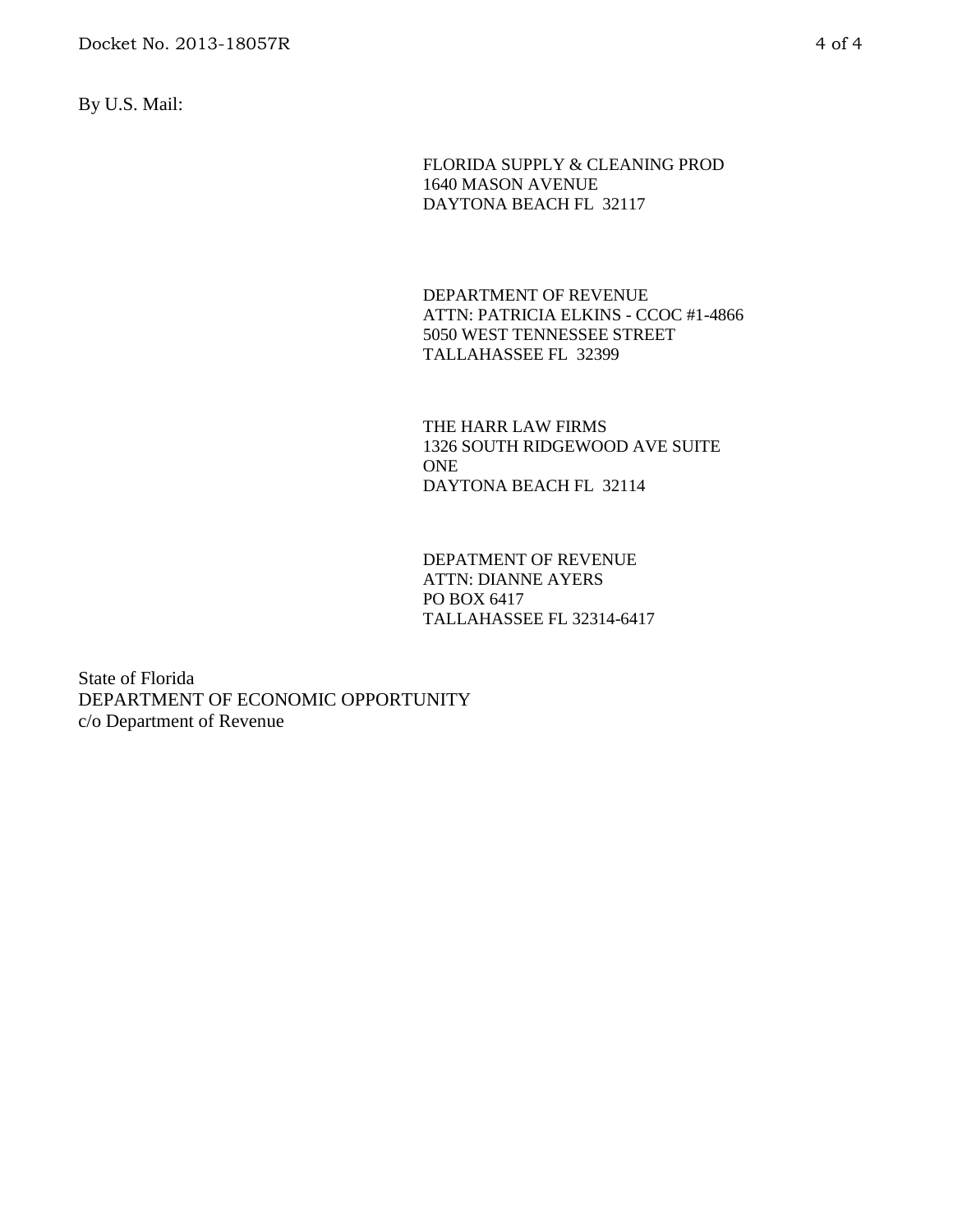## **DEPARTMENT OF ECONOMIC OPPORTUNITY Reemployment Assistance Appeals**

MSC 347 CALDWELL BUILDING 107 EAST MADISON STREET TALLAHASSEE FL 32399-4143

### **PETITIONER:**

Employer Account No. - 3018447 FLORIDA SUPPLY & CLEANING PROD 1640 MASON AVENUE DAYTONA BEACH FL 32117

> **PROTEST OF LIABILITY DOCKET NO. 2013-18057R**

**RESPONDENT:** State of Florida DEPARTMENT OF ECONOMIC OPPORTUNITY c/o Department of Revenue

# **RECOMMENDED ORDER OF SPECIAL DEPUTY**

TO: Altemese Smith, Bureau Chief, Reemployment Assistance Services DEPARTMENT OF ECONOMIC OPPORTUNITY

This matter comes before the undersigned Special Deputy pursuant to the Petitioner's protest of the Respondent's determination dated January 15, 2013.

After due notice to the parties, a telephone hearing was held on April 18, 2013. The Petitioner was represented by its attorney. The Petitioner's managing member testified as a witness. The Petitioner's Director of Operations testified as a witness. The Respondent, represented by a Department of Revenue Tax Auditor III, appeared and testified.

The record of the case, including the recording of the hearing and any exhibits submitted in evidence, is herewith transmitted. Proposed Findings of Fact and Conclusions of Law were not received.

## **Issue:**

Whether the Petitioner's tax rates were properly computed, pursuant to Section 443.131, Florida Statutes; Rules 73B-10.026; 10.031, Florida Administrative Code.

Whether the Petitioner's liability for reemployment assistance contributions was properly determined pursuant to Sections 443.1215, 1216, 1217; 443.131, Florida Statutes.

## **Findings of Fact:**

- 1. Florida Supply & Cleaning, Inc. was a corporation formed in 1990 to operate a business involved in the sale and distribution of cleaning supplies. Trajan Sfera was the owner and president of Florida Supply & Cleaning, Inc.
- 2. Tony Sfera, son of Trajan Sfera, was employed by Florida Supply & Cleaning, Inc. as a salesman. Tony Sfera was not an owner or an officer of Florida Supply & Cleaning, Inc.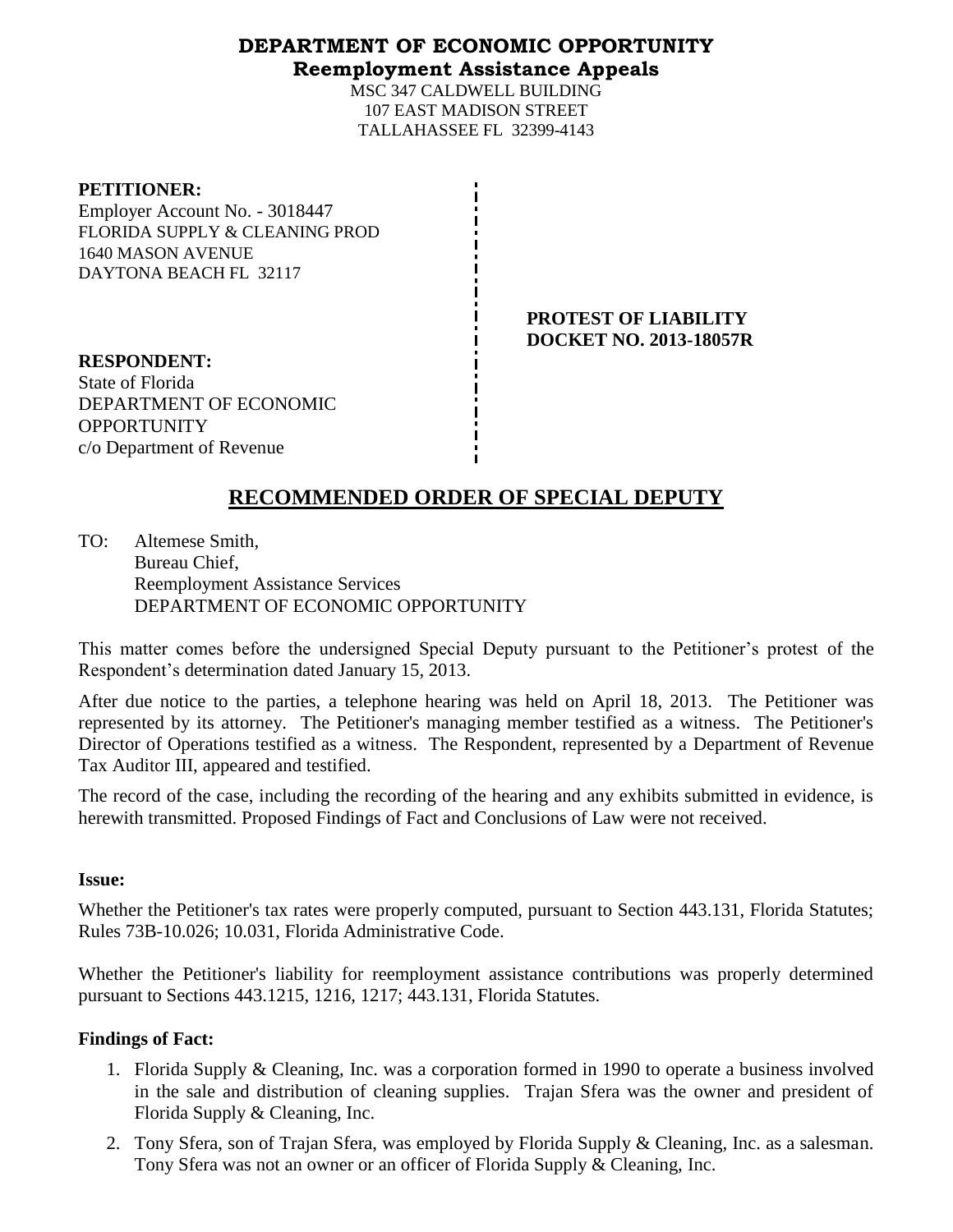- 3. The unemployment compensation tax rate assigned to Florida Supply & Cleaning, Inc. for 2011 based on the unemployment experience of Florida Supply & Cleaning, Inc. was .0540.
- 4. On January 10, 2011, Tony Sfera formed the Petitioner, Florida Supply & Cleaning Products, LLC, to operate a business involved in the sale and distribution of cleaning supplies. Tony Sfera is the sole owner and the managing member of the Petitioner.
- 5. On April 13, 2011, the Petitioner submitted an *Application to Collect and/or Report Tax in Florida* on which the Petitioner listed the starting date of business activity as April 15, 2011, and that the Petitioner first employed workers on April 15, 2011.
- 6. On the *Application to Collect and/or Report Tax in Florida* the Petitioner stated that the Petitioner had not purchased the business from another entity. As a result, the Department of Revenue assigned the unemployment compensation tax rate that is assigned to all new businesses, .0270.
- 7. The Petitioner did not advertise to obtain employees and did not interview anyone for employment other than the employees of Florida Supply & Cleaning, Inc. The Petitioner acquired the workforce of Florida Supply & Cleaning, Inc. on or about the Petitioner's beginning of business, April 15, 2011.
- 8. At the end of the second calendar quarter 2011 Florida Supply & Cleaning, Inc. filed its quarterly unemployment tax report on which it reported wages paid to 18 employees during the quarter. During the third quarter 2011 Florida Supply & Cleaning, Inc. reported wages paid to two employees, Trajan Sfera and Joey Sfera, the Petitioner's Director of Operations. After closing out its business Florida Supply & Cleaning, Inc. notified the Department of Revenue that it had ceased business during the third quarter 2011.
- 9. At the end of the second calendar quarter 2011 the Petitioner filed its unemployment compensation tax report on which it reported wages paid to 17 of the employees reported by Florida Supply & Cleaning, Inc., including Trajan Sfera, Joey Sfera, and Tony Sfera.
- 10. The Department of Revenue has a computer program which identifies employees by social security numbers who have been transferred from one employer to another employer. The computer program identified the 17 employees which the Petitioner had acquired from Florida Supply & Cleaning, Inc. Further investigation revealed that Tony Sfera is the son of Trajan Sfera.
- 11. By determination mailed on or before January 15, 2013, the Department of Revenue notified the Petitioner that since it appeared that the Petitioner had acquired the workforce of Florida Supply & Cleaning, Inc. on or about July 1, 2011, and since it appeared that when the transfer occurred there was common ownership, management, or control of the two entities, the unemployment experience of Florida Supply & Cleaning, Inc. was transferred to the Petitioner resulting in an increase of the unemployment tax rate from .0270 to .0540 beginning July 1, 2011. The Petitioner filed a timely protest by letter dated February 4, 2013.

## **Conclusions of Law:**

- 12. Section 443.131(3), Florida Statutes, provides:
	- (g) *Transfer of unemployment experience upon transfer or acquisition of a business.*-- Notwithstanding any other provision of law, upon transfer or acquisition of a business, the following conditions apply to the assignment of rates and to transfers of unemployment experience:
		- 1.a. If an employer transfers its trade or business, or a portion thereof, to another employer and, at the time of the transfer, there is any common ownership, management, or control of the two employers, the unemployment experience attributable to the transferred trade or business shall be transferred to the employer to whom the business is so transferred. The rates of both employers shall be recalculated and made effective as of the beginning of the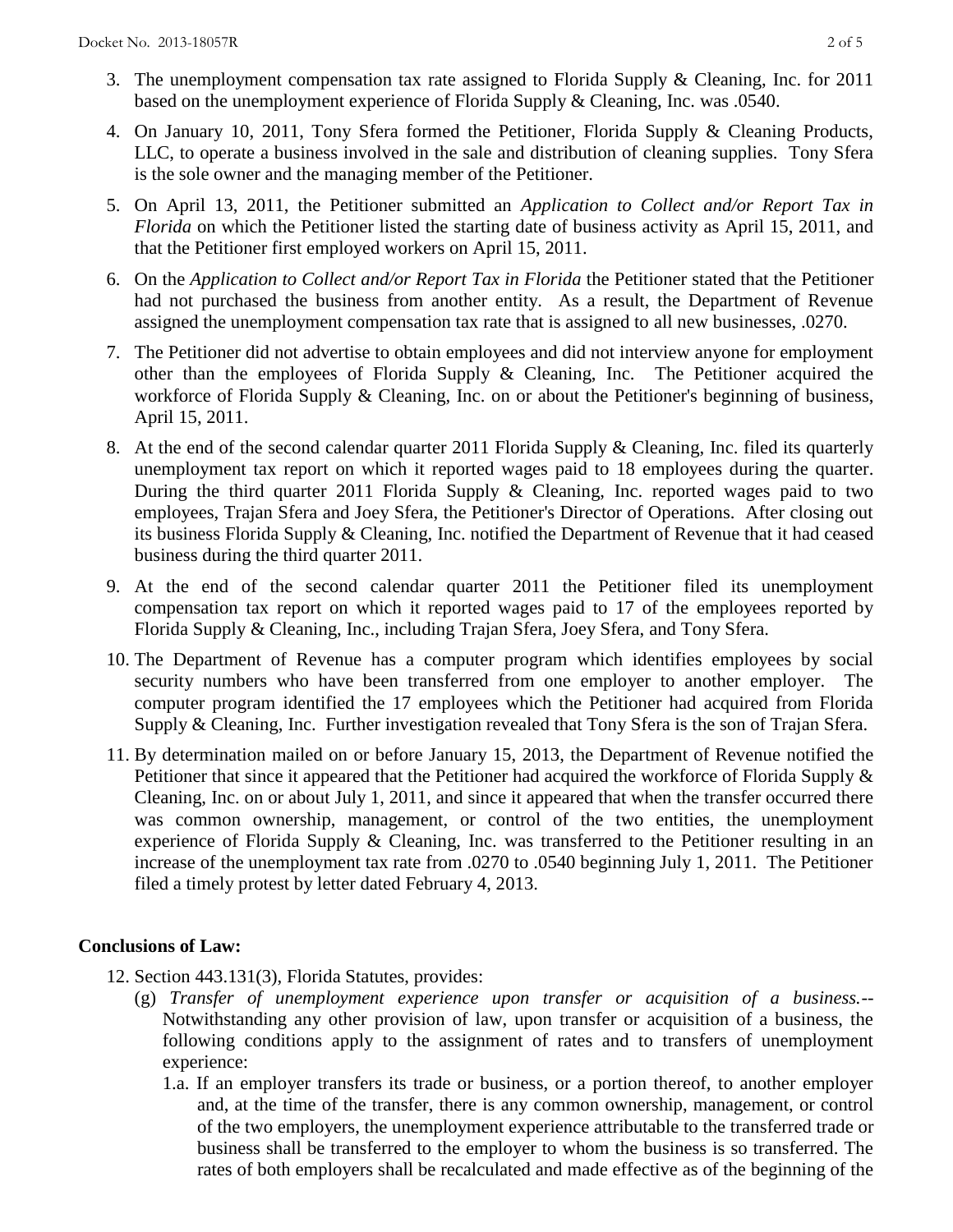calendar quarter immediately following the date of the transfer of the trade or business unless the transfer occurred on the first day of a calendar quarter, in which case the rate shall be recalculated as of that date.

- 13. Section 443.131(3)(g)7.b., Florida Statutes, provides that "trade or business" shall include the employer's workforce.
- 14. Rule 73B-10.031(3), Florida Administrative Code, provides in pertinent part that for the purpose of implementing Section 443.131(3)(g), F.S.:
	- (a) The term "ownership" means any proprietary interest in a business, including, but not limited to, shares of stock in a corporation, partnership interest in a partnership or membership interest in a Limited Liability Company (LLC).
	- (b) "Common ownership" exists when a person has ownership in two or more businesses.
	- (c) A person in "management" includes any officer or director of a corporation, owner of a sole proprietorship, partner in a partnership, manager of an LLC, or person with the ability to direct the activities of an employing unit, either individually or in concert with others.
	- (d) "Common management" exists when a person concurrently occupies management positions in two or more businesses.
	- (e) A person in "control" of a business includes any officer or director of a corporation, owner of a sole proprietorship, partner in a partnership, manager of an LLC, or other person with the ability, directly or indirectly, individually or in concert with others, to influence or direct management, activities or policies of the business through ownership of stock, voting rights, contract, or other means. Control exists when an employee leasing company dictates or specifies the businesses with which a client company must contract.
	- (f) "Common control" exists when a person or group of persons has control of two or more businesses.
	- (g) The phrase "transfer or acquisition" encompasses any and all types of transfers and acquisitions including, but not limited to, assignments, changes in legal identity or form, consolidations, conveyances, mergers, name changes, purchase and sale agreements, reorganizations, stock transfers and successions.
	- (h) The phrase "trade or business or a portion thereof" includes but is not limited to assets, customers, management, organization and workforce.
	- (i) For the purpose of determining issues relating to the transfer of employment records upon transfer or acquisition of a business, the term "person" has the meaning set forth in Section 7701(a)(1) of the Internal Revenue Code.
	- (j) In determining whether common management, ownership, or control exists, the Department may consider common relationships between owners or persons who exert control over or occupy management positions in the businesses under consideration. For purposes of this rule, a common relationship exists when persons are related to each other by marriage, steprelationships, direct line blood relationships such as grandchild, child, parent, grandparent (lineal consanguinity) or adoption. A common relationship is also deemed to exist between affiliated groups as defined by Section 199.023(8), F.S. and between affiliated corporations as defined in Section 1504(a) of the Internal Revenue Code. (Emphasis supplied)
- 15. The evidence presented in this case reveals that the Petitioner acquired the workforce of Florida Supply & Cleaning, Inc. on or about April 15, 2011.
- 16. At the time that the workforce of Florida Supply & Cleaning, Inc. was acquired by the Petitioner Trajan Sfera was the owner of Florida Supply & Cleaning, Inc. and Tony Sfera was the owner of the Petitioner. There is a direct line relationship, father and son, between Trajan Sfera and Tony Sfera. Based on that direct line relationship the Department of Revenue determined that there was common ownership, common management, or common control between the Petitioner and Florida Supply & Cleaning, Inc.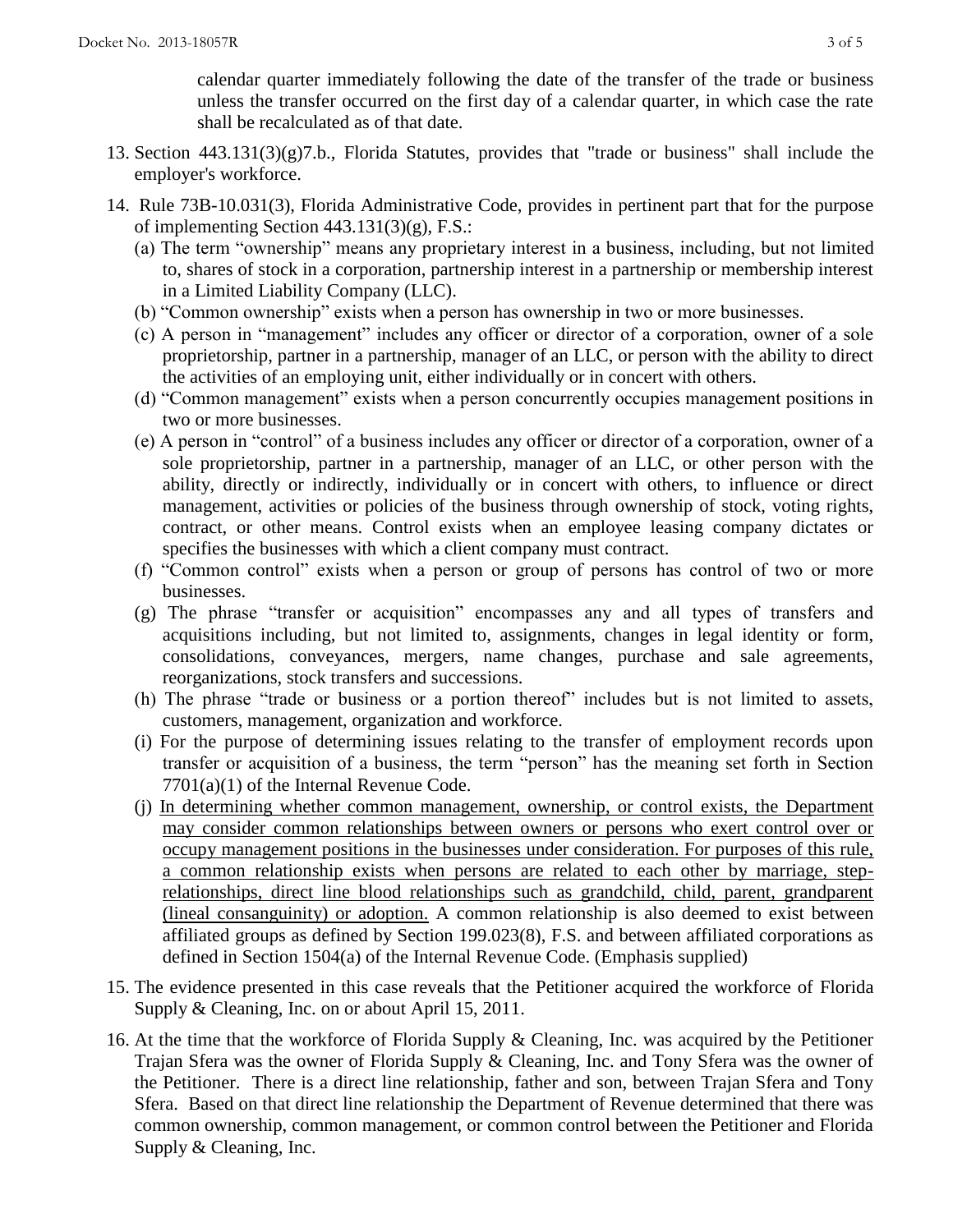17. The law requires the transfer of the unemployment experience of Florida Supply & Cleaning, Inc. to the Petitioner and requires that the Petitioner's tax rate be recalculated effective the beginning of the quarter immediately following the quarter in which the transfer of workforce occurred. Thus, the effective date of the tax rate recalculation is July 1, 2011, as found by the Department of Revenue.

**Recommendation:** It is recommended that the determination dated January 15, 2013, be AFFIRMED. Respectfully submitted on May 14, 2013.



R. O. SMITH, Special Deputy Office of Appeals

A party aggrieved by the *Recommended Order* may file written exceptions to the Director at the address shown above within fifteen days of the mailing date of the *Recommended Order*. Any opposing party may file counter exceptions within ten days of the mailing of the original exceptions. A brief in opposition to counter exceptions may be filed within ten days of the mailing of the counter exceptions. Any party initiating such correspondence must send a copy of the correspondence to each party of record and indicate that copies were sent.

Una parte que se vea perjudicada por la *Orden Recomendada* puede registrar excepciones por escrito al Director Designado en la dirección que aparece arriba dentro de quince días a partir de la fecha del envío por correo de la *Orden Recomendada*. Cualquier contraparte puede registrar contra-excepciones dentro de los diez días a partir de la fecha de envió por correo de las excepciones originales. Un sumario en oposición a contra-excepciones puede ser registrado dentro de los diez días a partir de la fecha de envío por correo de las contra-excepciones. Cualquier parte que dé inicio a tal correspondencia debe enviarle una copia de tal correspondencia a cada parte contenida en el registro y señalar que copias fueron remitidas.

Yon pati ke *Lòd Rekòmande* a afekte ka prezante de eksklizyon alekri bay Direktè Adjwen an lan adrès ki parèt anlè a lan yon peryòd kenz jou apati de dat ke *Lòd Rekòmande* a te poste a. Nenpòt pati ki fè opozisyon ka prezante objeksyon a eksklizyon yo lan yon peryòd dis jou apati de lè ke objeksyon a eksklizyon orijinal yo te poste. Yon dosye ki prezante ann opozisyon a objeksyon a eksklizyon yo, ka prezante lan yon peryòd dis jou apati de dat ke objeksyon a eksklizyon yo te poste. Nenpòt pati ki angaje yon korespondans konsa dwe voye yon kopi kourye a bay chak pati ki enplike lan dosye a e endike ke yo te voye kopi yo.

Shinuw D.F

**SHANEDRA Y. BARNES, Special Deputy Clerk** May 14, 2013

**Date Mailed:**